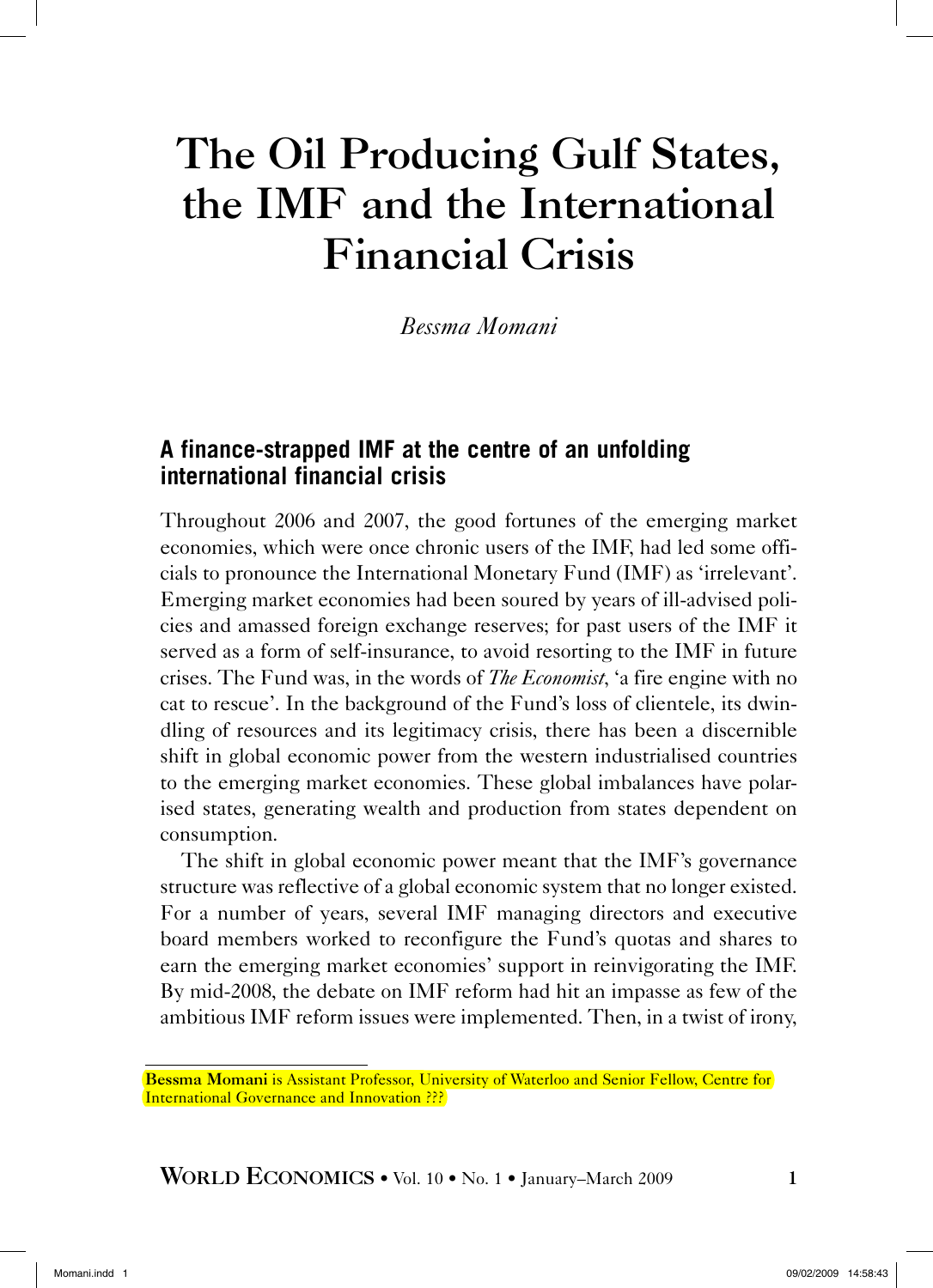the 2008 international financial crisis returned all eyes to the IMF as it went to the rescue of Iceland, Hungary, Ukraine, Pakistan, Serbia, Latvia, Turkey and Belarus. The Fund was to help coordinate and provide a catalytic funding role for many countries' credit problems, to provide ideas to failed regulatory regimes and to predict the tumultuous international financial road ahead.

In an attempt to respond to the international financial crisis, leaders of the Group of 20 (G20) were invited to Washington, DC, in November 2008, to both help rewrite the rules of the global financial system and to help shore up the dwindling resources of the international financial institutions now embarking on addressing the global economic crises. By expanding the Group of 8 (G8) to include the emerging market economies, the latter were asked to help restore the Fund's dwindling resources and return a general loss of faith in the Fund's advice and loss of legitimacy in Fund governance. Eyes turned in particular to those holding large foreign reserves, like China, Japan and the oil-producing Gulf states. The failure to come up with an ambitious redesign of Bretton Woods was predictable, but the unwillingness of a number of capital surplus states to reinvest in the IMF was surprising and unexpected.<sup>1</sup> Some have reflected that this may have been the result of deep fissures in the international financial institutions' legitimacy; fissures that seemed to continue and be nowhere near healing. This article argues that, for the oil-producing Gulf states, led by Saudi Arabia, the legitimacy crisis at home would prove to be more pressure than the international political leaders' ire.

The economic situation in the oil-producing Gulf states collectively known as the Gulf Cooperation Council (GCC), which includes Bahrain, Kuwait, Oman, Qatar, the United Arab Emirates and Saudi Arabia, had been a positive one since the record high oil prices started their climb after 2003. The steep rise in oil prices – from a 20-year low of \$20/barrel in 2001 to a record high of \$140/barrel in mid-2008 – meant that the Gulf states had been reaping the economic benefits of rising oil prices with burgeoning oil earnings. Specifically, from 1997 to 2002, GCC oil earnings averaged \$146 billion per annum; in contrast, from 2002 to 2006, GCC oil earning averaged \$327 billion per annum (International Institute for Finance, 2007). For many years, this has led to impressive economic growth in the GCC,

<sup>1</sup> Japan did, however, commit \$100 million to the IMF at the G20.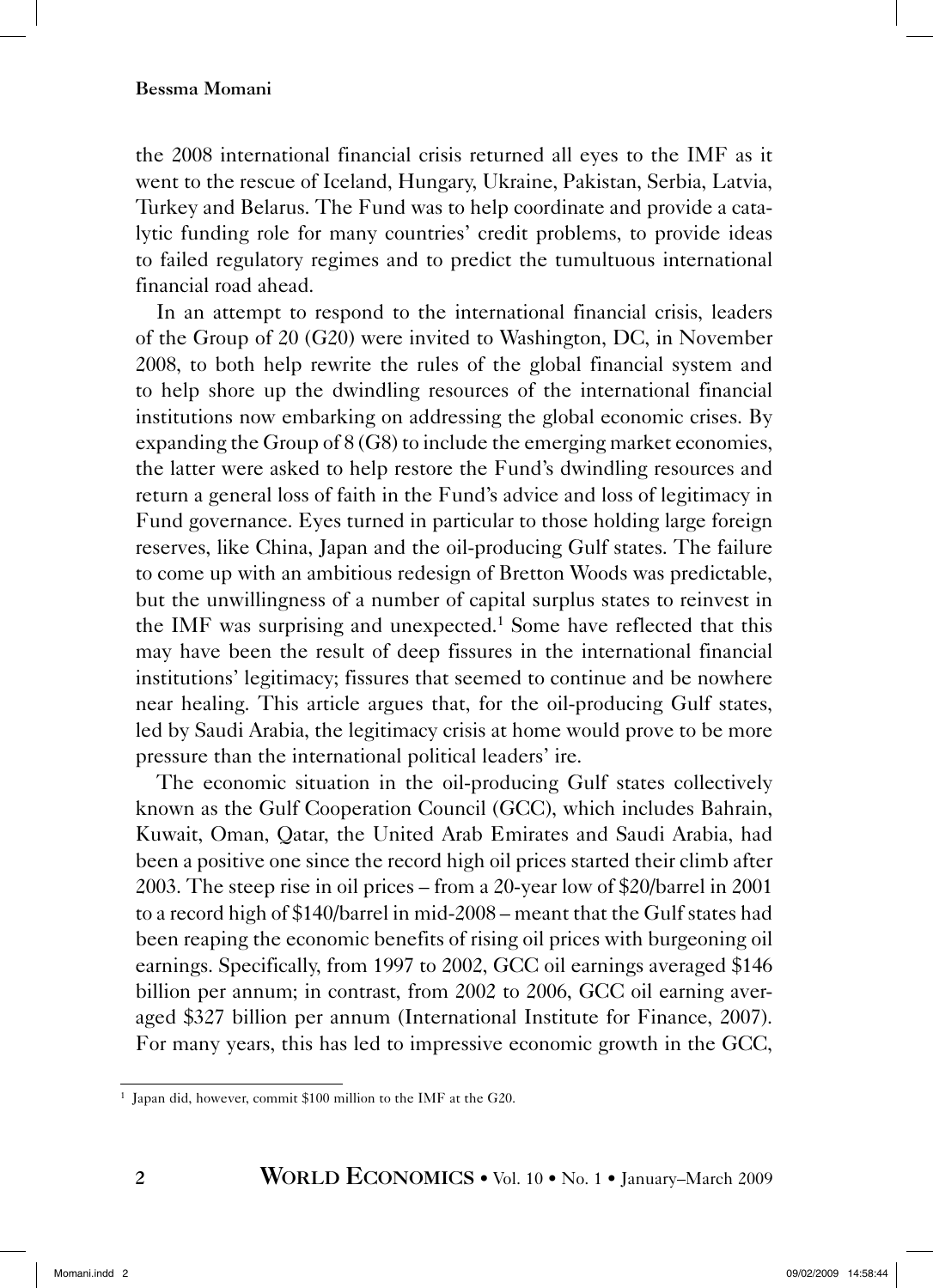comparable to economic growth rates in the world's leading emerging market economies. Specifically, from 2003 to 2007, the GCC's real GDP growth rates increased on average by 7.1%/year (IMF, 2008). The GCC's savings were similarly impressive. The GCC's gross official reserves stood at \$388.4 billion in 2007 and reached \$625.2 billion by October 2008 (IMF, 2008); moreover, the GCC states' current account surpluses reached \$200 billion in 2006 and dropped to \$143 billion in 2008 (International Institute for Finance, 2007). The six GCC states have relatively small populations: 40 million people in total by 2008, of which 28 million live in Saudi Arabia. With an abundance of petrodollar wealth generated by states with a relatively small number of people, the questions often posed have been where and how to recycle these oil earnings.

# **Gulf states recycle oil earnings**

The GCC's small population has meant that, historically, many Gulf states have had limited 'absorption channels' to reinvest oil earnings domestically; instead, they have historically used the 'capital account channel' by augmenting their central bank reserves, purchasing foreign assets – through vehicles such as sovereign wealth funds (used by the UAE) and through official liabilities such as US government treasury bills – and by investing in international financial institutions such as the IMF (Nsouli, 2006). Indeed, in 1974 and 1975 the Gulf states, namely Saudi Arabia and Kuwait, were principal backers of IMF oil facilities that were designed to help oil-importing member countries facing balance of payment problems to borrow money with minimal conditions from the IMF. Yet again, the Saudis assisted with the 1977 Supplementary Financing Facility (SFF), better known as the Witteveen Facility, which was put to use after 1981 with the help of the Saudi government. In 1981, the IMF borrowed 8 billion SDR from the Saudi Arabian Monetary Agency to finance the IMF's new SFF and the IMF's new policy of enlarged access for countries with chronic balance of payments problems. These past Gulf efforts to recycle petrodollar wealth through the IMF were in response to the global imbalances created from a decade of increased inflation, steep rises in commodity prices including oil, and the overall global recession. Not surprisingly, the international financial crisis of today has brought historical analogies with the 1970s and early 1980s. The international financial crisis and the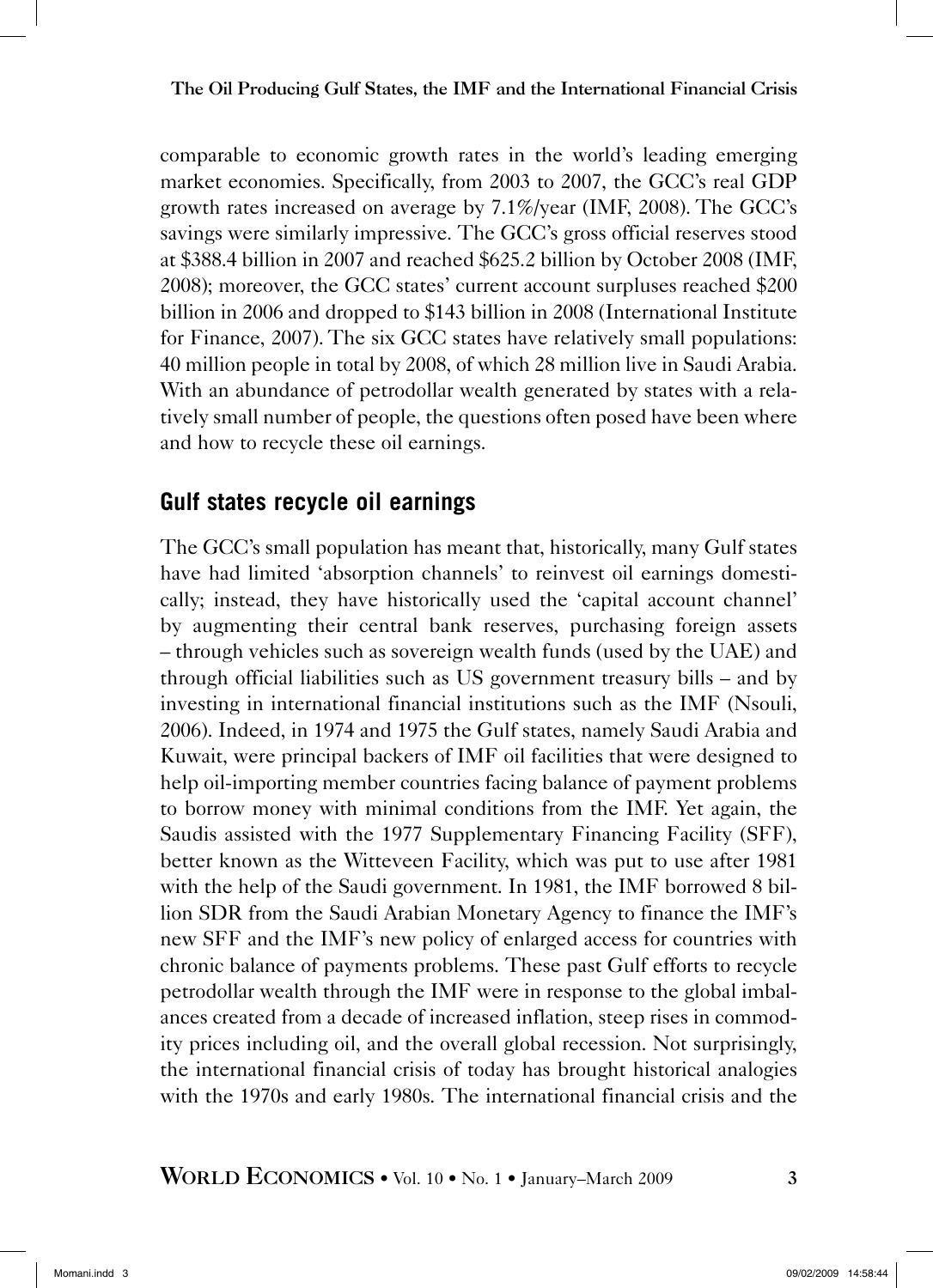ensuing global imbalances in capital have turned attention, yet again, to the Gulf's oil-producing states for another infusion into IMF liquidity that could be used to meet the needs of countries in deficit.

Prior to the November 2008 G20 meeting in Washington, DC, the United Kingdom's Prime Minister Gordon Brown called on both China and the Gulf states to contribute to the IMF's liquidity in order to prevent the international financial crisis from spreading to vulnerable countries. Brown stated: 'I think it is the countries that have got substantial reserves, the oil-rich countries and others who are going to be the biggest contributors to this fund. Obviously I am going to the Gulf at the weekend and it is one of the items that will be on the discussion with all the international leaders' (Watt and Chrisafis, 2008). Brown did not, however, visit China, and instead relied on a phone conversation with Chinese Prime Minister Wen Jiabao. While it could be argued that PM Brown initiated a tour in Europe and then the Gulf to shore up domestic support for his ailing party's popularity, it is clear that he believed he would be able to get some commitment of Saudi contribution to Fund liquidity.

In early November 2008, Brown visited a number of oil-rich Gulf states, starting with Saudi Arabia, Qatar and the United Arab Emirates (both Abu Dhabi and Dubai). He went searching for an infusion of money into IMF liquidity. On his first Gulf stop in Saudi Arabia, Brown sounded optimistic, stating that 'The Saudis will, I think, contribute like other countries, so that we can have a bigger fund worldwide to avoid the contagion, to avoid this spreading to different parts of the world' (Norman, 2008). Without detailing how much the Saudis planned to contribute, Brown hinted that the Saudi pledge would be revealed at the G20 summit in mid-November (Coates, 2008). At the end of his Gulf trip, Brown stated in Abu Dhabi: 'To stop the spread of contagion to neighbouring countries, we must build agreement for a new facility for the International Monetary Fund, and I very much hope the Gulf states will be able to contribute to these efforts … It's in all our interest to stop the contagion that is happening and to rebuild confidence in the world financial system' (Stanton, 2008). As part of the same British delegation, newly appointed Secretary of State for Business and former EU Trade Commission Peter Mandelson went further and noted, 'We are seeking buy-in from Saudi Arabia and other Gulf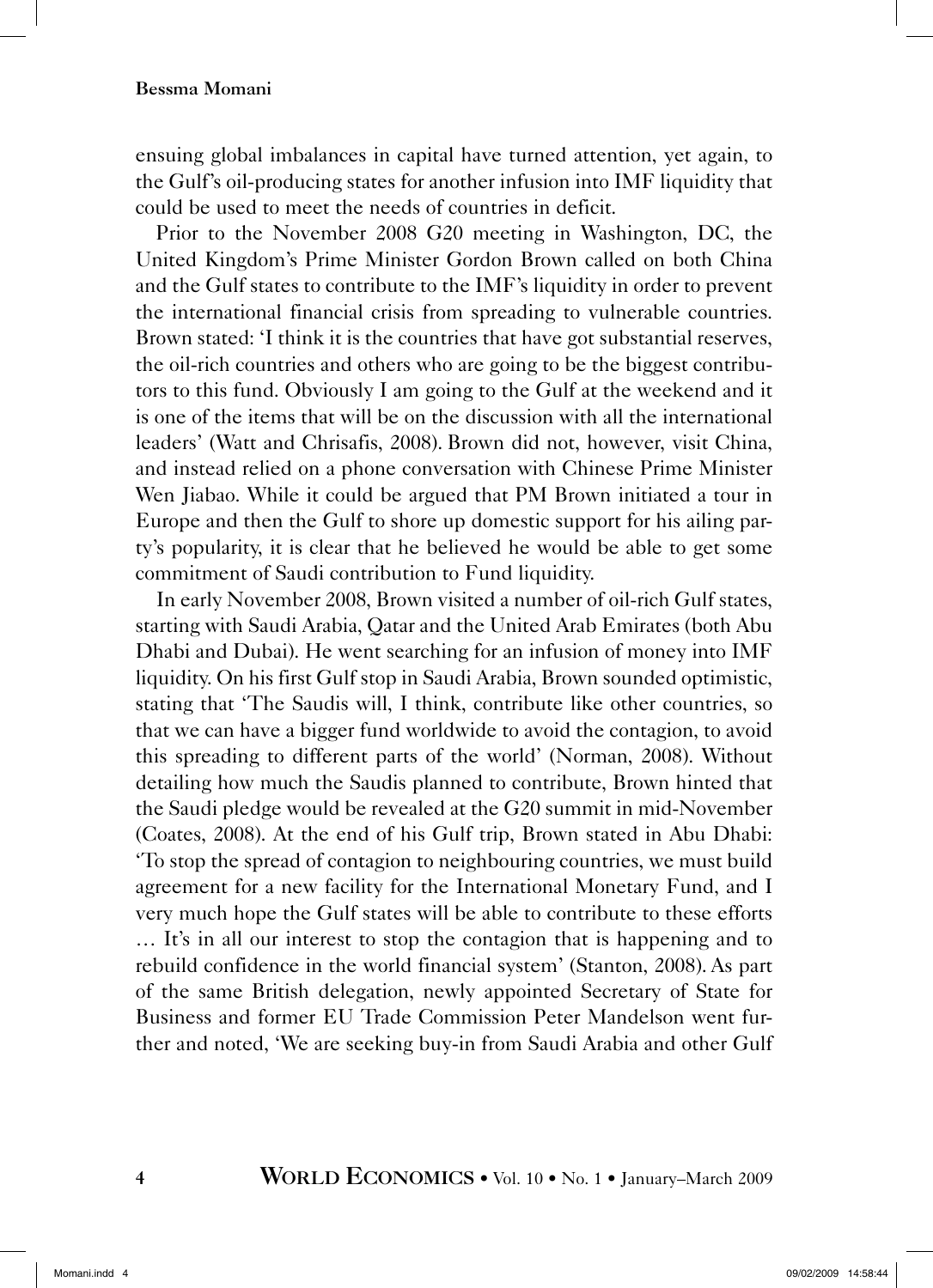states to the necessary response that we all need to make to the turmoilof the international financial system. If we don't get that money, we will fail' (Stanton, 2008). Brown had failed indeed, as the Saudis came to Washington a few weeks later with empty hands.

Saudi Arabia attended the G20 meetings in Washington, DC, and in many ways played a representative role for the Gulf Cooperation Council. It came to Washington, DC, empty-handed and baulked at international pressure to contribute funds to IMF liquidity. In his statement to the G20, King Abdullah blamed 'undisciplined globalisation and the inadequate control for the financial sector' for the international financial crisis, and called on the IMF to enhance its monitoring of the industrial countries' financial sectors (King Abdullah, 2008). The King also highlighted Saudi commitment to taking care of its own region and playing a lead role in ensuring a balance between the needs of oil consumer and producer states. He finished by pointing out the need to better institutionalise the G20 in the governance of the global financial system. The King made no references to a Saudi contribution to IMF liquidity; instead, he pointed out the Saudi government's intention of spending \$400 billion in five years to promote infrastructure projects and services, focusing on using his country's' petrodollar wealth for enhancing domestic absorptive capacity (King Abdullah, 2008).This was not a commitment of new money, according to a Saudi government official; instead, it was a means of 'reassuring global markets' that the Kingdom would continue with its industrial development and economic diversification policy (Karam, 2008).

Similar to the Saudis, other Gulf countries announced domestic stimulus packages. Kuwait's sovereign wealth fund announced that it would turn to invest its money in the country to spur growth in the local economy (Reilly, 2008). On the heels of the G20 meeting, the UAE Minister of Economy, Sultan bin Saeed Al Mansouri, announced a domestic stimulus package. This followed both the government's injection of Dh120 billion into the Central Bank to shore up domestic banks and the government's blanket guarantee on domestic deposits (Reilly, 2008). What explains this inward-looking approach to recycling petrodollar wealth, and not choosing the IMF as a safe means of recycling oil earnings in another era of global imbalances and international financial credit crisis?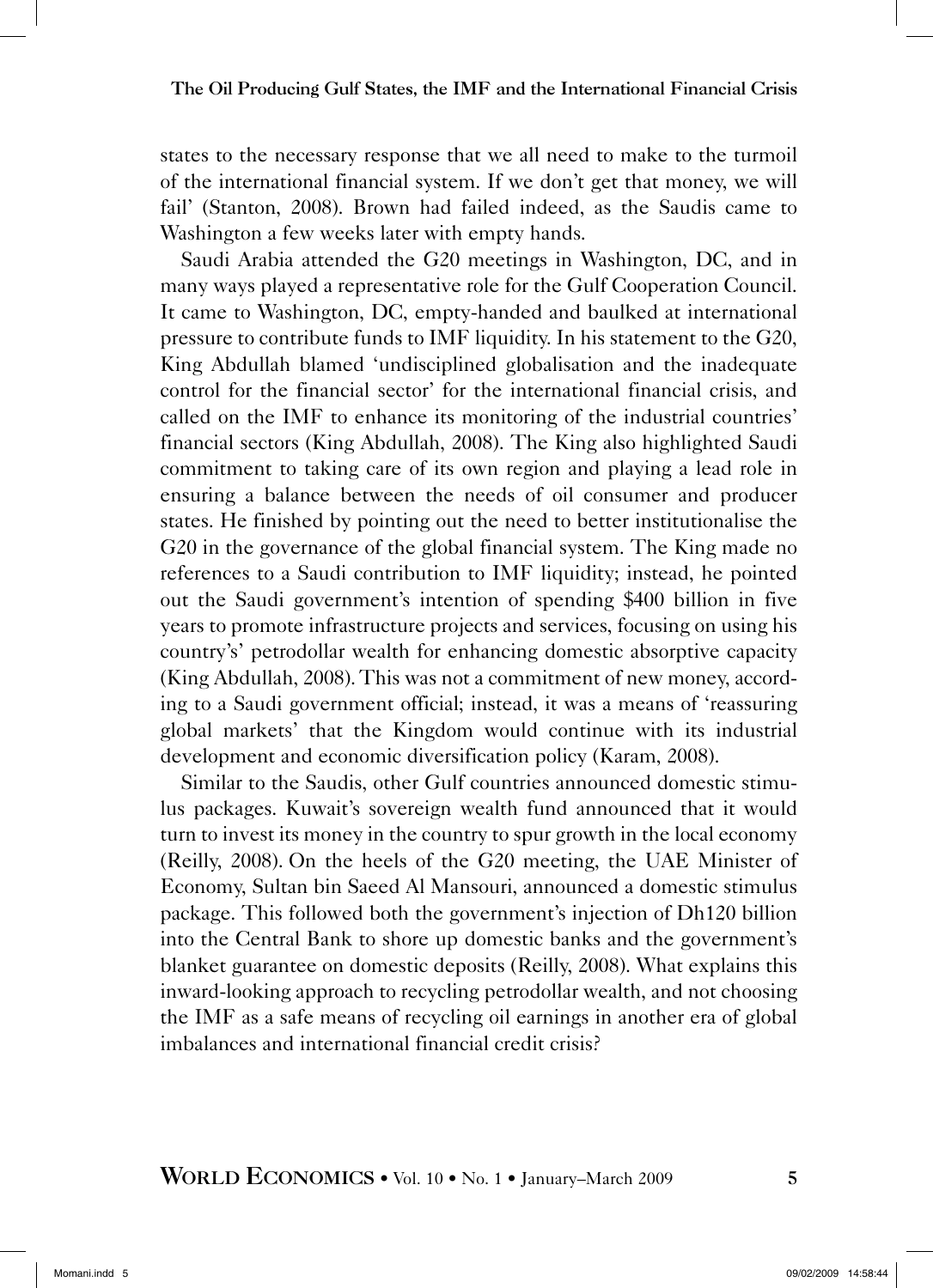## **An inward-looking Gulf**

The reasons for Saudi and, more generally, Gulf reluctance to infusing funds into the IMF is multifold and multilayered, yet much of the reasoning is domestic and to a lesser extent international. By the early 2000s, the region's economic liberalisation policies had taken off. One by one, Gulf countries acceded to the World Trade Organization and broke down years of statist policies. To the resentment of Saudi Arabia, a number of Gulf countries also negotiated bilateral free trade agreements with the United States as part of the US's Middle East Free Trade Agreement (Momani, 2007). The GCC also accelerated trade negotiations with the European Union (Antkiewicz and Momani, 2009). In response to the pressures of these agreements, the GCC made great strides to further economic integration in the region by completing a customs union, initiating a common market (albeit still dysfunctional in many ways) and making plans for a monetary union (Momani, 2008b). This rapid pace of economic liberalisation had unintended sociopolitical consequences as well. The past social contract throughout the Gulf of doling out state benefits in exchange for political passivity was then quickly eroding under the pressures of globalisation.

Over the past decade the Gulf governments have with trepidation witnessed the rising pressure of a new class that is more scrutinising of their governments' spending, particularly abroad. These individuals are more demanding of their governments and patiently awaiting the political liberalisation that has yet to accompany rapid economic liberalisation. While the state-owned sector remains the dominant engine of growth in Gulf economies, in many ways this new political and economic class can attribute its rise to the successes of the region's private sector, which has flourished with the region's economic liberalisation. In many ways, Dubai was emblematic of the region's innovation in creating economic growth. The dynamic and bold private sector of the Gulf has ambitions to both promote Gulf power in the greater Middle East and to promote economic diversification at home (Hertog, 2007). While the ambitions of the new Gulf will require more than significant rebranding to take hold, the desires and frustrations of a new class are gaining the attention of wary Gulf leaders (Cooper and Momani, 2008; Legrenzi, 2008). While far from being revolutionary, this class is often young, foreign-educated, frustrated with the region's corruption, yearning for meritocracy, and, what is most relevant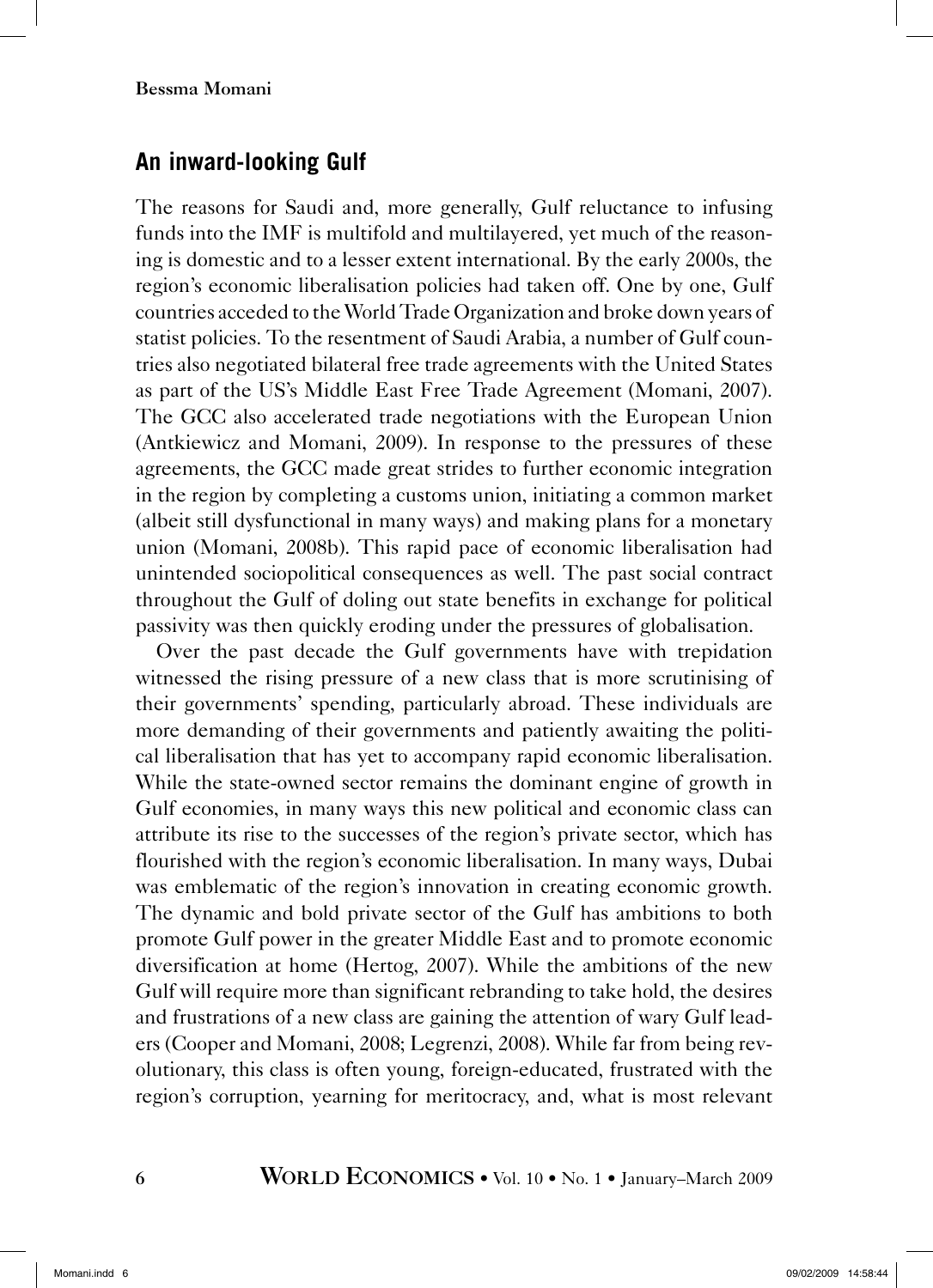to the subject of this paper, highly sceptical of its governments' wasteful ways, which are often seen as a bailing-out of western economies that has been exchanged for the comforts of the American security umbrella.

Leading up to the 2008 international financial crisis, for example, Gulf economies have been witnessing drastic inflation and soaring property prices that many local analysts attributed to the long-standing dollar-peg policy in the region. As the value of the dollar dropped from 2006 to mid-2008, this led to cries against the policy and calls for de-pegging or, at the minimum, currency revaluation.2 Despite government assurances to the contrary, it was widely perceived that sound economic policies were ignored for geopolitical reasons. Historically, the Gulf governments' peg to the dollar had less to do with economic rationales than with geopolitical concerns: forgoing an optimal currency choice because of a sense of regional and domestic insecurity in need of US military protection (Momani, 2008a).

The reaction to press reports that the Gulf was asked for an infusion of money into the IMF was generally negative in the region. In one regional poll, for example, 65% of Gulf respondents disagreed with injecting funds in the IMF and World Bank, 18% were supportive and the remaining 17% did not know.3 Similar negative reactions could be found in regional editorials. Editorials often pointed out the need for more domestic spending and for enhanced Gulf power in the international financial and political institutions. In one more positive Gulf editorial, these points of frustration were clearly articulated:

Arabs should provide the much-needed financial assistance. But they must also demand a bigger role and say in international institutions like the IMF, World Bank and the United Nations … Despite being home to the world's most precious energy source and sitting on an area that is triple the size of America stretching from Africa to Asia, the Arabs have little or no say in international affairs. If the world wants Arab money, this state of affairs has to change … The Arabs must use this opportunity to assert themselves. They have to cleverly invest their funds and use their new financial clout to protect their interests and those of their people. This is the time to take charge of their destiny.

(*Khaleej Times*, 2008)

<sup>2</sup> It should be noted that, of the six GCC states, Kuwait heeded these domestic pressures and, in December 2007, reverted to using a basket of currencies in determining its currency value.

<sup>3</sup> Between 18 and 24 November 2008, YouGovSiraj conducted the poll for the *Doha Debate* television programme aired on the BBC. It was completed by 1119 respondents throughout the Gulf and the Middle East. See http://www.thedohadebates.com/debates/debate.asp?d=45&s=5&mode=opinions.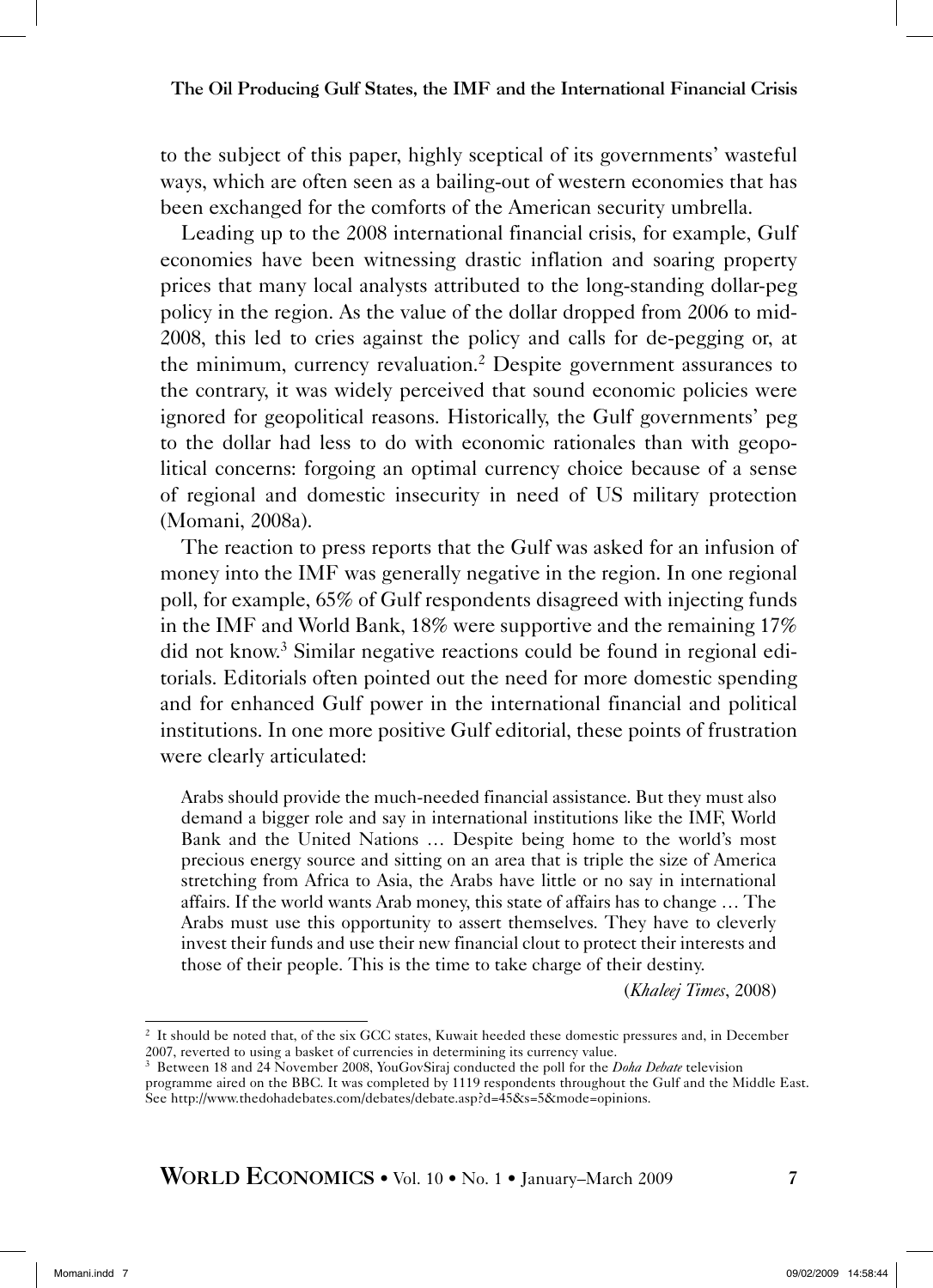On the heels of the G20 meeting in Washington, DC, a Kuwaiti newspaper had reported that the US government also approached the Gulf for \$300 billion to bail out the US auto sector. Specifically, it was reported that the US sought \$120 billion from Saudi Arabia, \$70 billion from the Emirates, \$60 billion from Qatar and \$40 billion from Kuwait (*Middle East Online*, 2008). This report was similarly met with vocal opposition in editorial columns in the region. In a Saudi paper, one writer highlighted again the sentiment of needing more domestic investment and less spending for the sake of geopolitical positioning:

Saudi Arabia and the Gulf states do not need the protection of other nations. They should depend on themselves and should not trust anybody but themselves for their protection. How could Saudi Arabia help the US auto industry and not help its own stock market that dropped over 80 percent from its value in the last 2 years? Saudi Arabia should help its citizens. Over 50 percent of Saudi families do not own homes. They rent homes. The monthly income of most Saudi families is below \$1,500. To sum up, if there is good business opportunities in the US, let us invest in them but the decision must be based on business calculations rather than other considerations.

(Al-Rasheed, 2009)

In an unusual move, the Saudi King responded to reports that the United States sought money from the Gulf and stated unequivocally that the Saudis would not give money to the United States (Rahman Shaheen, 2009).

A number of editorials also noted that, if the IMF wanted more funds from the Gulf, then this should be matched with more decision-making power in the organisation (Hokayem, 2008). Saudi Arabia holds one of the few seats at the IMF that does not have a constituency. It has held the seat since the late 1970s as a result of its earlier injection into IMF liquidity. Since 1992, however, its relative quota share has declined and its seat at the board has had less technical weight to justify its presence. In recent quota revisions, Saudi Arabia has voted against reallocating quota shares to emerging market economies because this would mean a relative loss to its quota share (Momani *et al*., 2008). The Saudis have expressed concern on the subject in the past and it appears that they had repeated this to PM Brown on his trip to the Gulf. Speaking about the Gulf and the IMF, Brown noted that, 'I very much accept the argument that countries that contribute in this way should have a greater say in the governance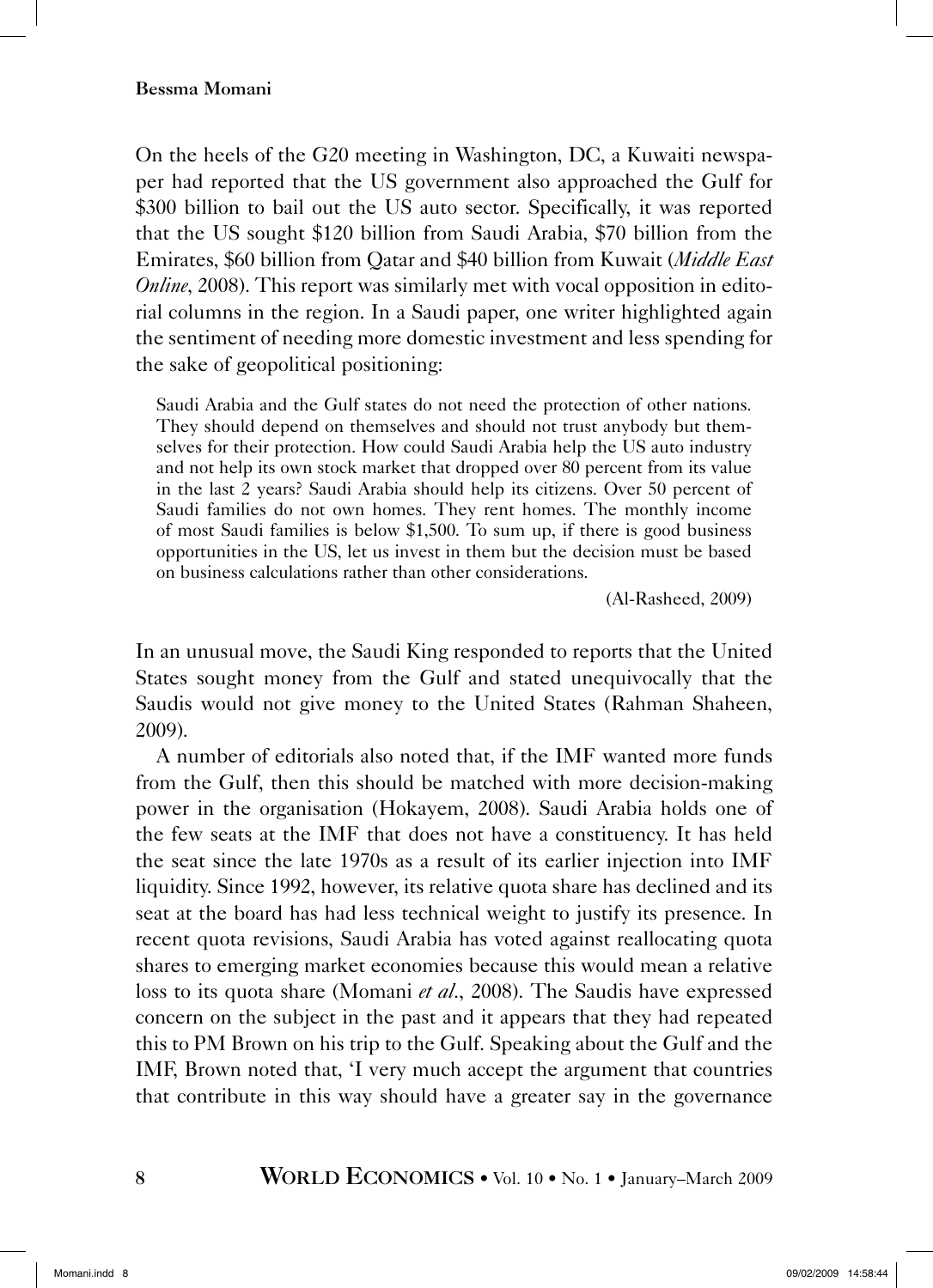of the IMF' (Stanton, 2008). During the G20 meetings, Finance Minister Ebrahim Al Assaf reiterated that Saudi Arabia wants an 'appropriate' IMF quota and to preserve its relative decision-making weight in the organisation (Reuters, 2008a). In reality, however, the IMF member countries would not have been in the mood to augment Saudi Arabia's quota. After a number of years of trying to find ways of decreasing both the size of the board, and of reallocating quotas and votes from developed countries to under-represented emerging market economies, there would have been little international support to increase Saudi decision-making power in the organisation (see Truman, 2006).

# **Conclusion**

At the time of the November 2008 G20 meetings, few analysts would have predicted that oil prices could reach lows of \$42 a barrel and, consequently, few would have seen some of the unravelling of economic gains made in the region. Leading up to the G20 meetings, Saudi Central Bank Vice-Governor, Mohammad Al Jasser, similarly noted, 'We are receiving the winds flowing with contagion but we do not have the crisis that is swirling in Wall Street' (Reuters, 2008b). While this turned out to be a premature assessment, the reasons for why the Gulf came to the G20 meeting emptyhanded had little to do with its current budget and financial woes.<sup>44</sup> Then still optimistic Saudi leaders chose not to shore up the finances of the IMF at the G20 meetings because of the pressure brewing at home to focus on inward spending, and because it was clear that any Gulf funding of the IMF would not be reciprocated with increased quota and voice at the IMF Executive Board. While a number of analogies have been drawn between the 2008 international financial crisis and the 1970s global recession, the reality often overlooked is that the Gulf is changing.

<sup>4</sup> Squeezed credit markets and the jitteriness of international investors had negative impacts on previous growth sectors: construction, real estate and financial services. The Institute of International Finance had forecast that real GDP growth would slow in the region from 5.7% in 2008 to 3.6% in 2009 (see International Institute for Finance, 2008).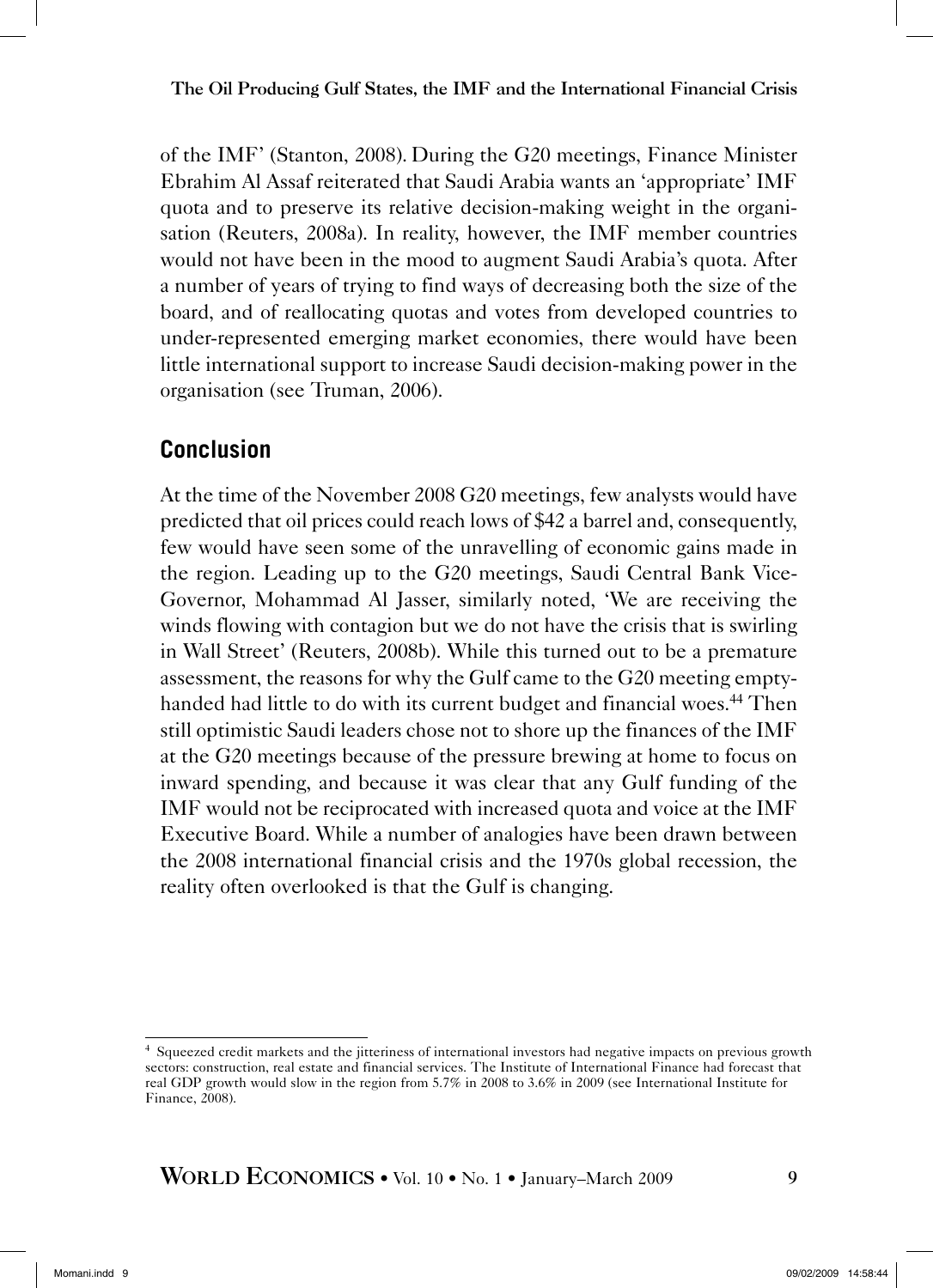## References

Antkiewicz, A. & Momani, B. (2009) Pursuing geopolitical stability through interregional trade: the EU's motives for negotiating with the Gulf Cooperation Council. *Journal of European Integration* (March).

Al-Rasheed, T.F. (2009) Why should we bail out US automobile industry? *Arab News*, 1 January.

Coates, S. (2008) Gordon Brown extracts IMF pledge from Saudis. *The Australian*, 4 November.

Cooper, A. & Momani, B. (2008) The challenge of re-branding countries in the Middle East: opportunities through new networked engagements versus constraints of embedded negative images. Paper presented to the International Studies Association Annual Conference, San Francisco, March.

Hertog, S. (2007) The GCC and Arab economic integration: a new paradigm. *Middle East Policy*, 14, 1 (Spring).

Hokayem, E. (2008) If the Gulf wants its voice to be heard, it must be more assertive. *The National*, 12 November.

IMF (2008) *Regional Economic Outlook: Middle East and Central Asia*. Washington, DC: International Monetary Fund, p. 44. Available at: http://www.imf.org/external/pubs/ft/ reo/2008/MCD/eng/mreo0508.pdf.

International Institute for Finance (2007) Regional briefing Gulf Cooperation Council, 31 May. Available at: http://iif.com/emr/emr-af.

International Institute for Finance (2008) *Update: Gulf Cooperation Council Countries*, 4 December. Available at: http://iif.com/emr/emr-af.

Karam, S. (2008) Saudi \$400 billion plan seen providing no new money. *Forbes*, 17 November.

*Khaleej Times* (2008) Editorial: An opportunity for Arabs in global financial crisis. *Khaleej Times*, 5 November.

King Abdullah (2008) Statement at the G20 Summit, 15 November. Available at: http://www.saudiembassy.net/2008News/Statements/StateDetail.asp?cIndex=734.

Legrenzi, M. (2008) Did the GCC make a difference? Institutional realities and (un)intended consequences. In: Harders, C. & and Legrenzi, M. (eds) *Beyond Regionalism? Regional Cooperation, Regionalism and Regionalization in the Middle East*. Hampshire: Ashgate.